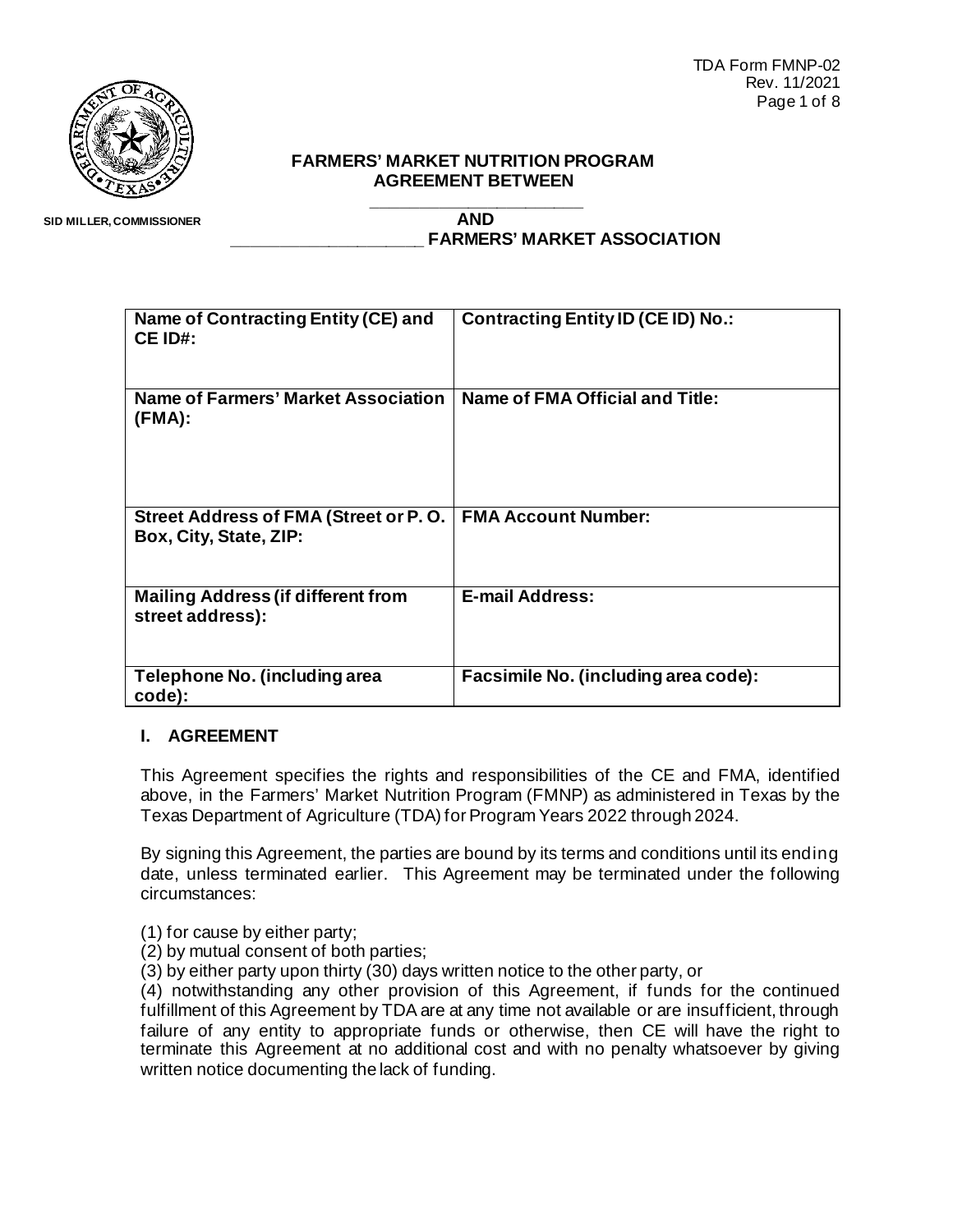FMA's loss of certification under the TDA Farmers' Market Certification Program will also terminate this Agreement.

### **II. TERM**

This Agreement shall take effect upon signature by both parties, and shall expire on December 31, 2024, unless it is terminated earlier in accordance with its terms.

#### **III. RIGHTS AND RESPONSIBILITIES OF CONTRACTING ENTITY**

- 1. CE agrees to operate the FMNP in accordance with all FMNP regulations in 7 CFR Part 248, as well as:
	- a. 2 CFR Part 200, *Uniform Administrative Requirements, Cost Principles, and Audit Requirements for Federal Awards*;
	- b. FNS instructions, policy memoranda, guidance, and other written directives applicable to FMNP;
	- c. Applicable Texas law, statutes, rules, and regulations;
	- d. Policy and procedures as issued and amended by TDA; and
	- e. Other laws described herein.

CE further agrees to operate the FMNP as described in its application documents, policy statement(s) and supporting documents, and approved amendments to the application or this Agreement.

- 2. CE agrees to pay FMA for all valid FMNP vouchers upon proper submission of the State of Texas FMNP Purchase Voucher within 60 days of receipt, with the exception of an absolute voucher filing deadline of November 30 of each Program Year. Vouchers are for a one-time benefit, numbered sequentially, issued in \$30.00 increments, and are to be issued to qualifying FMNP participants for redemption at qualifying farmers' markets. Vouchers are worth \$6.00 each and are issued in booklets with five (5) vouchers with a total value of \$30.00
- 3. CE acknowledges that vouchers may be deemed invalid for payment for any of the following reasons:
	- a. Request for payment is made after the last day of the date by which vouchers must be redeemed.
	- b. Any signatures are missing, name not matching, or if any signatures and/or dates are missing or are determined to have been forged or improperly altered.
	- c. The FMNP voucher is accepted before or after the "Dates of Use" printed on the FMNP voucher.
	- d. Unauthorized foods, non-food items, and/or cash have been issued in exchange for the FMNP voucher.
	- e. The voucher is accepted for less than its \$6.00 value.
	- f. The individual farmer's name or vendor number is missing from the FMNP voucher, or is determined to be forged or improperly altered.
- 4. CE agrees to train the FMA according to FMNP requirements and offer training sessions and technical assistance at a time and place that is mutually convenient prior to the start of the FMNP.
- 5. CE agrees to monitor the FMA's FMNP operations during the FMA's normal hours of operation.
- 6. CE agrees to provide FMNP technical assistance and services to FMA.
- 7. CE agrees to respond to FMA inquiries promptly, in accordance with FMNP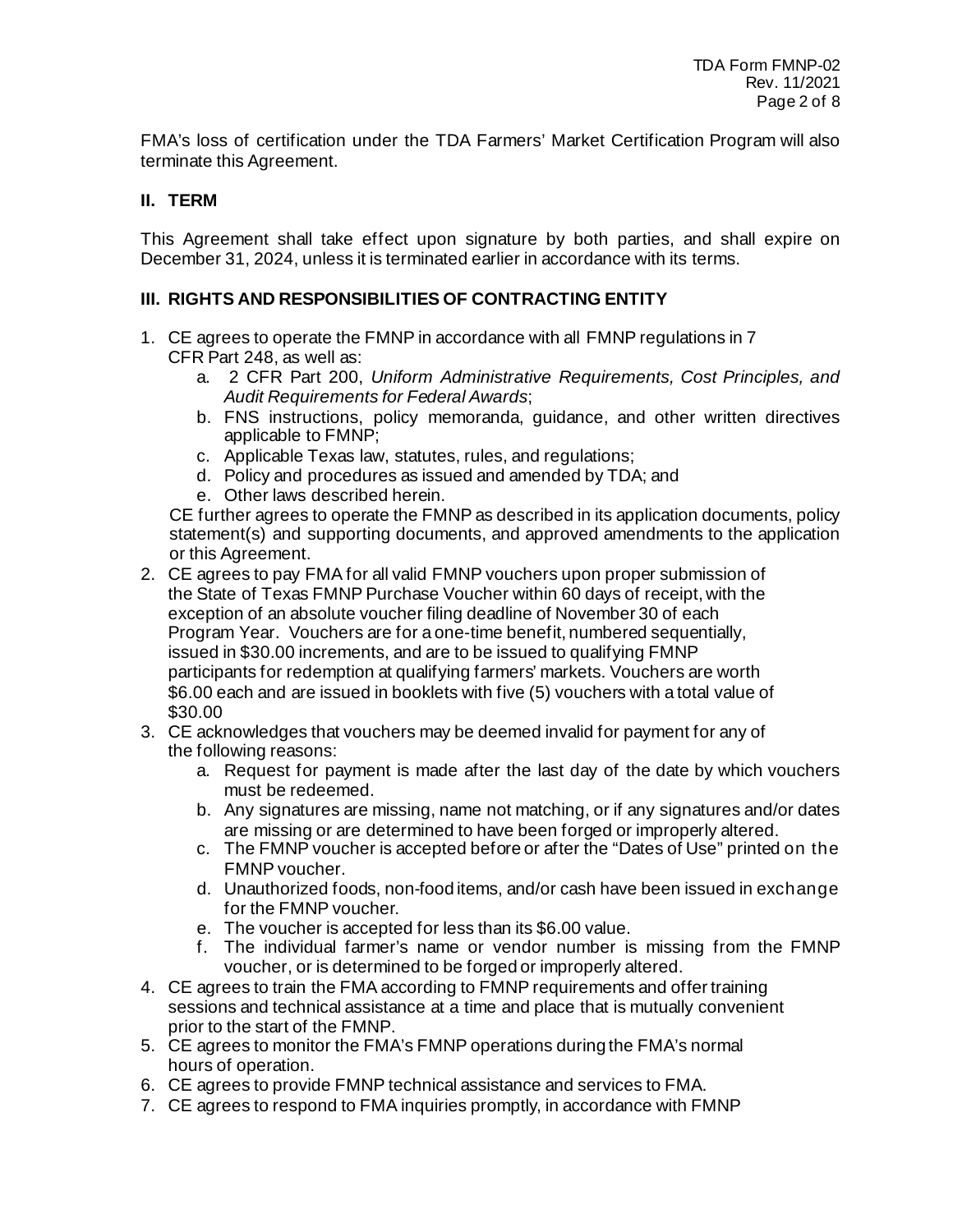requirements.

- 8. CE agrees to ensure the confidentiality of participant information and may only share confidential participant information on a need to know basis for operation of the FMNP pursuant to the provisions of 7 CFR § 246.26.
- 9. CE agrees to comply with the Civil Rights and non-discrimination requirements of the United States Department of Agriculture (USDA) as codified in 7 CFR § 248.7; in particular, to ensure that no FMNP participant shall be excluded from participation in, or denied the benefits of, the FMNP on the basis of race, color, national origin, sex, disability, or age. Pursuant to 7 CFR § 248.7, USDA "determined that the WIC data collection effort is sufficient to fulfill the racial/ethnic data collection requirement for the FMNP." Therefore, CE's are not required to collect additional racial/ethnic data.
- 10. CE acknowledges that this Agreement is not transferable and does not constitute a license or a property interest in the FMA.
- 11. CE agrees to ensure that FMAs and participating farmers set up market(s) at locations previously scheduled and agreed unless CE receives at least 15 days' notice of a market cancellation from FMA and or farmer(s).
- 12. CE agrees to ensure that all available FMNP vouchers are distributed to participants no later than September 30th of the applicable Program Year.
- 13. CE agrees to submit all claims for reimbursement to TDA no later than December 15<sup>th</sup> of the applicable Program Year.
- 14. CE agrees to administer program as required by FMNP regulations in 7 CFR Part 248 and any subsequent addendums or updates to this CFR.

# **IV. RIGHTS AND RESPONSIBILITIES OF FARMERS' MARKET ASSOCIATION**

- 1. Provide only fresh, nutritious, unprepared fruits and vegetables grown by farmer in Texas, New Mexico, Oklahoma, Arkansas, or Louisiana. Fruits and vegetables allowed under the FMNP are identified in the list of eligible fruits and vegetables provided by TDA.
- 2. Ensure that individual farmers prominently display a sign stating that they are authorized to redeem FMNP vouchers and that individual farmers display prices for FMNP eligible foods.
- 3. Assign each member of the FMA participating in the FMNP a numerical designator as a vendor identification measure. This vendor number is to be entered by the farmer on the prescribed lines on the front of each FMNP voucher redeemed by that farmer. A stamp may be used for this purpose.
- 4. Accept only valid FMNP vouchers. A valid voucher will state the "Dates of Use," and must have the signature of the participant or authorized proxy and date of signature.
- 5. Ensure participating farmers have the person receiving the foods sign and date the FMNP voucher on the lines designated "Signature of Participant or Authorized Proxy and Date."
- 6. Remain accountable for actions of farmers and employees in the use of FMNP vouchers or provision of authorized foods.
- 7. Accept FMNP vouchers only during the valid period printed on the face of the voucher.
- 8. Enter the date on the FMNP voucher as the day on which the voucher was accepted in exchange for food.
- 9. Provide fruits and vegetables to FMNP participants that are of the same quality and cost charged as that sold to other customers. Charging a higher price for eligible foods than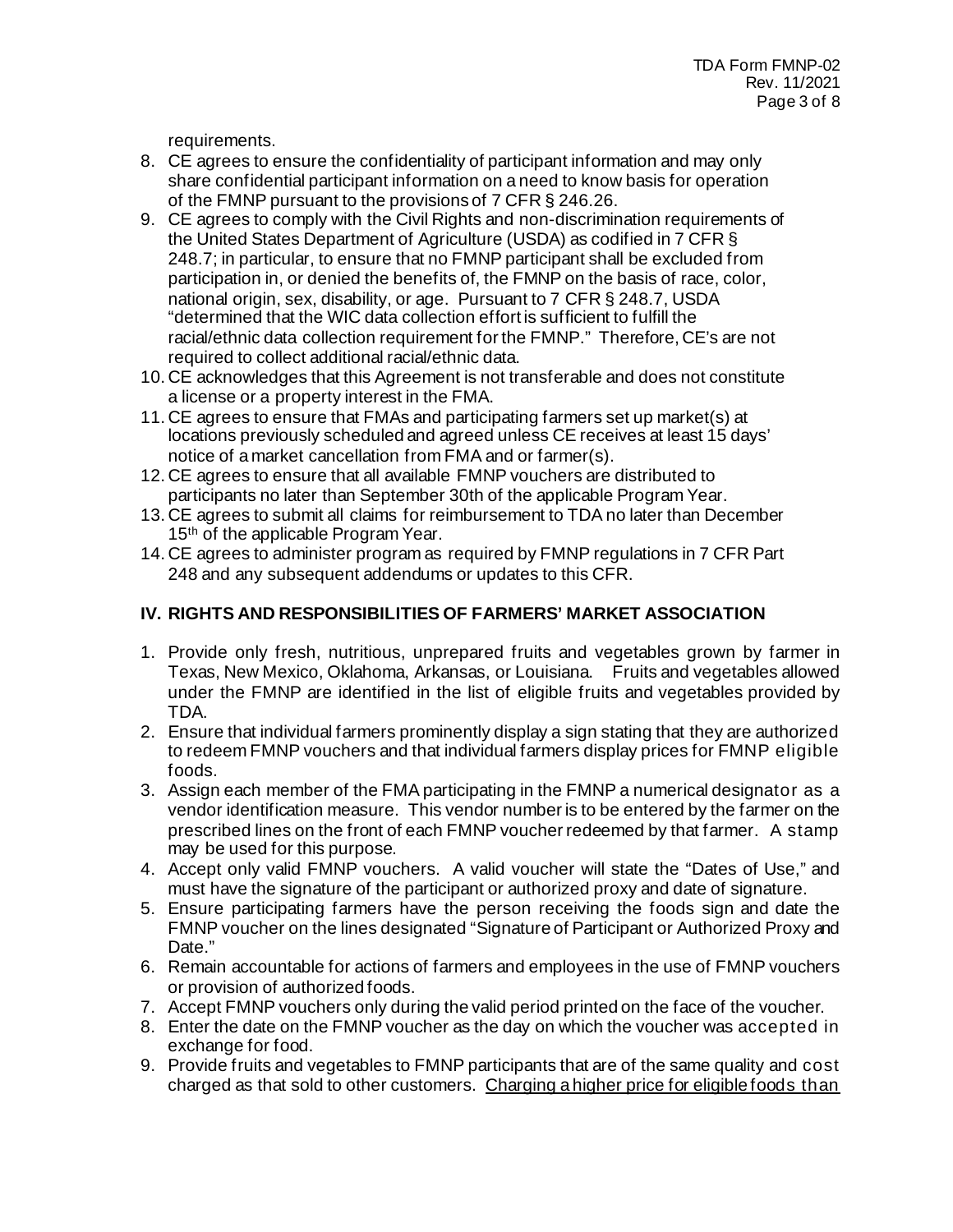that charged to other customers for the same foods may result in sanctions, up to and including termination of this Agreement.

- 10.Offer FMNP participants the same courtesies as offered to other customers.
- 11.Submit vouchers/claims for reimbursement of FMNP vouchers in the manner prescribed by TDA no later than the last day to redeem vouchers as stated on the face of the voucher. The FMA is responsible for the safe delivery of FMNP vouchers and claims to a CE for payment.
- 12.Ensure that farmers participating in the FMNP actually grow some of the FMNP eligible foods to sell at market. Persons who exclusively sell produce grown by someone else, or purchased at a terminal or grocery store may not participate in the FMNP.
- 13.Ensure that when farmers sell both FMNP eligible and ineligible produce, the ineligible produce is displayed separately and marked as not eligible for FMNP purchases.
- 14. Do not accept FMNP vouchers before or after the "Dates of Use" stated on the FMNP voucher.
- 15. Do not redeem FMNP vouchers for less than their value and do not provide cash change for purchases.
- 16. Do not charge sales tax on purchases made with FMNP vouchers.
- 17. Do not bill or attempt to collect from FMNP participants any charges from any FMNP vouchers submitted to TDA for reimbursement but not paid by TDA.
- 18. Indemnify and hold harmless TDA as well as officers, agents, and employees of TDA from all claims, losses, or suits accruing or resulting from personal injury caused by a defect, and/or illegal tampering with foods purchased with FMNP vouchers.
- 19.Enter into a written agreement with each farmer within the FMA that is participating in the FMNP. A copy of the FMA's agreement with each farmer must be submitted to TDA along with this Agreement.
- 20.Submit claims to CE for reimbursement of FMNP vouchers within 30 days of the last day of the "Dates of Use" printed on the FMNP voucher. The absolute deadline for submission of all vouchers to the CE is November 30th of each Program Year.
- 21.Submit a Farmers' Voucher Redemption List with FMNP vouchers to CE for payment.
- 22.Obtain written approval from TDA for all market locations where FMNP vouchers will be accepted prior to the acceptance of such vouchers at these locations. Submit a schedule of the FMA's market dates, times and location(s) along with this Agreement.
- 23. Notify TDA if any farmer or farmers' market ceases operation prior to the end of the authorization period.
- 24. Notify CE and/or TDA of any market cancellation at least 15 days before market day.
- 25.Abide by FMNP policies included as addenda to this Agreement, and all revisions made to the FMNP policies through written notice that are incorporated into this Agreement by reference. The FMA has a duty to become familiar with the contents of this Agreement, the FMNP policies, and all revisions thereto.
- 26. Upon CE's request, provide all information that may be relevant to TDA's compilation of required periodic reports to TDA or the USDA.
- 27. Cooperate with periodic compliance monitoring, as conducted by CE, TDA, and/or USDA. Provide access to FMNP records, including vouchers, upon request by any monitoring agency.
- 28.Ensure confidentiality of participant information and FMAs may only share confidential participant information on a need to know basis for operation of the FMNP pursuant to the provisions of 7 CFR § 246.26.
- 29. Comply with the Civil Rights and non-discrimination requirements of the USDA as codified in 7 CFR § 248.7; in particular, to ensure that no FMNP participant shall be excluded from participation in, or denied the benefits of, the FMNP on the basis of race,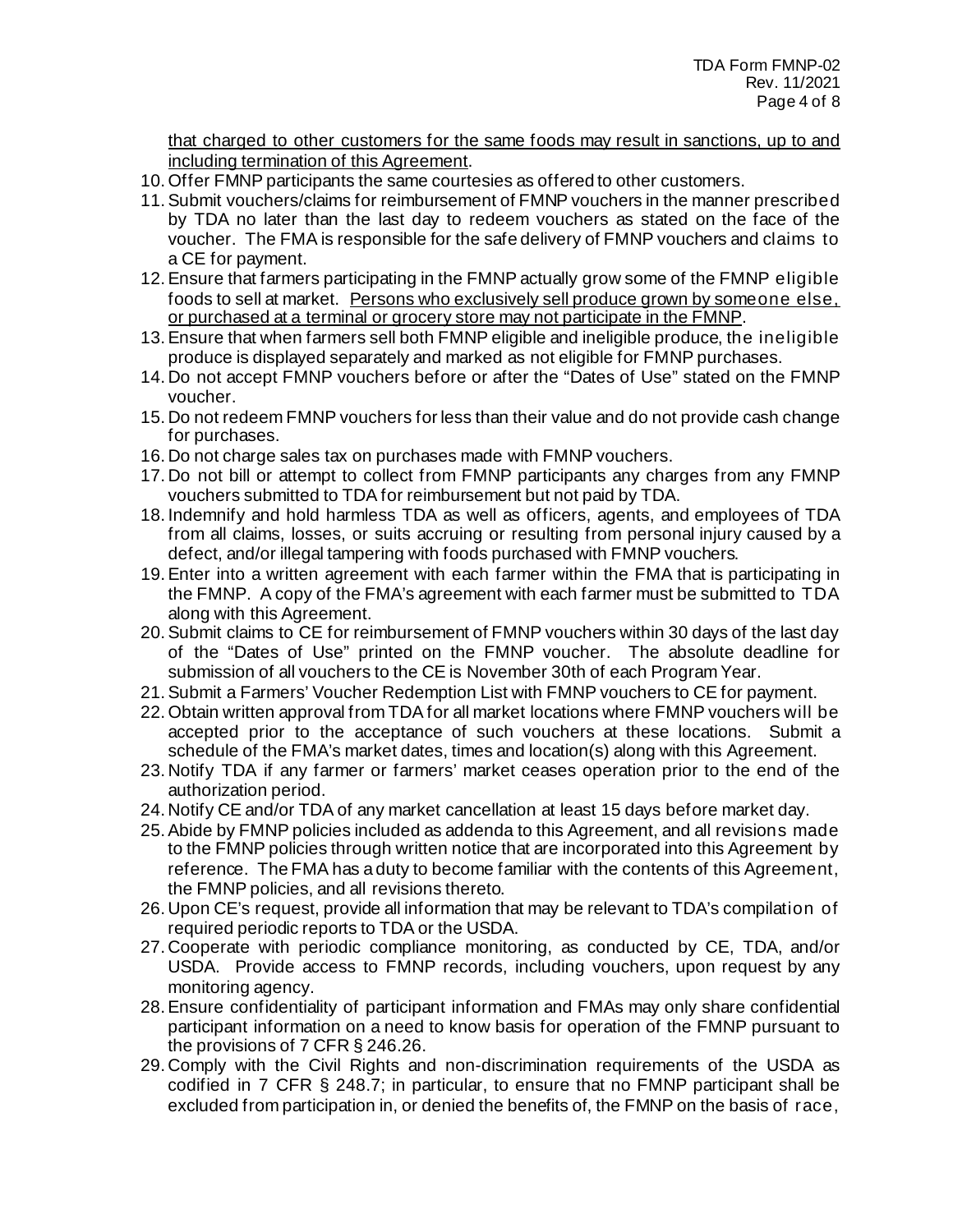color, national origin, sex, disability, or age. Pursuant to 7 CFR § 248.7, USDA "determined that the WIC data collection effort is sufficient to fulfill the racial/ethnic data collection requirement for the FMNP." Therefore, the FMA is not required to collect additional racial/ethnic data.

30.Agree to administer FMNP as required by FMNP regulations in 7 CFR Part 248 and any subsequent addendums/updates to this CFR.

# **V. APPEAL PROCEDURES**

Both Parties agree to be bound by the following appeal procedures, as defined in this section.

- 1. Actions subject to appeal. Pursuant to 7 CFR § 248.16, the following adverse actions are subject to appeal: (1) a recipient's disqualification or suspension of FMNP benefits; (2) an action of TDA which disqualifies a CE from participating in the FMNP; (3) any of the following actions affecting a farmer or farmers' market: denial of an application to participate in the FMNP; imposition of a sanction for noncompliance; or disqualification from participation in the FMNP.
- 2. Parties capable of taking adverse action. TDA, each CE administering the program, and each FMA have the administrative authority to take adverse action against their respective contracting parties operating the FMNP. In the event that any adverse action taken by any entity participating in the FMNP in Texas is subject to appeal, TDA will control and conduct the subsequent hearing, as defined herein.
- 3. Actions not subject to appeal. Pursuant to 7 CFR § 248.16, expiration of an Agreement to participate in FMNP is not subject to appeal.
- 4. Notice of adverse action. Any entity taking an adverse action shall issue a written notice. Such notice shall: (1) state the cause for the action; (2) state the effective date of the action; (3) state whether the adverse action will be postponed until a decision in the appeal is made, if the adverse action is appealed; and (4) state the procedure for requesting a hearing. This written notification must be provided to the entity or participant not less than fifteen (15) calendar days in advance of the effective date of the action.
- 5. Opportunity to reschedule. Pursuant to 7 CFR § 248.16, each appellant shall be provided at least one opportunity to reschedule the hearing date upon specific request to TDA. Only one such rescheduling opportunity will be provided.
- 6. Appeal procedures. A party wishing to appeal an adverse action must make a written request for appeal within ten (10) days from the date on which the notice of action is received. The written appeal request must clearly identify the action being appealed and include a photocopy of the notice of action. TDA will acknowledge the receipt of the request for an appeal within five (5) days of its receipt of the request.
- 7. Submission of requests for appeal:
	- 1 Requests for appeal may be mailed or faxed to: Texas Department of Agriculture, Legal Division, Attn: Docket Clerk; PO Box 12847; Austin, Texas; 78711; Fax Number (800) 909-8530.
	- 2 Requests for appeal may be sent via overnight delivery service to: Texas Department of Agriculture, Legal Division, Attn: Docket Clerk; 1700 North Congress, 11th Floor; Austin, Texas, 78701.
- 8. Review of record. The case record must be available for review prior to the hearing.
- 9. Hearing. TDA will conduct the hearing within fourteen (14) days of receiving the appeal request, unless an additional seven (7) days is needed to accommodate one permitted request to reschedule a hearing. Both parties shall be provided with the opportunity to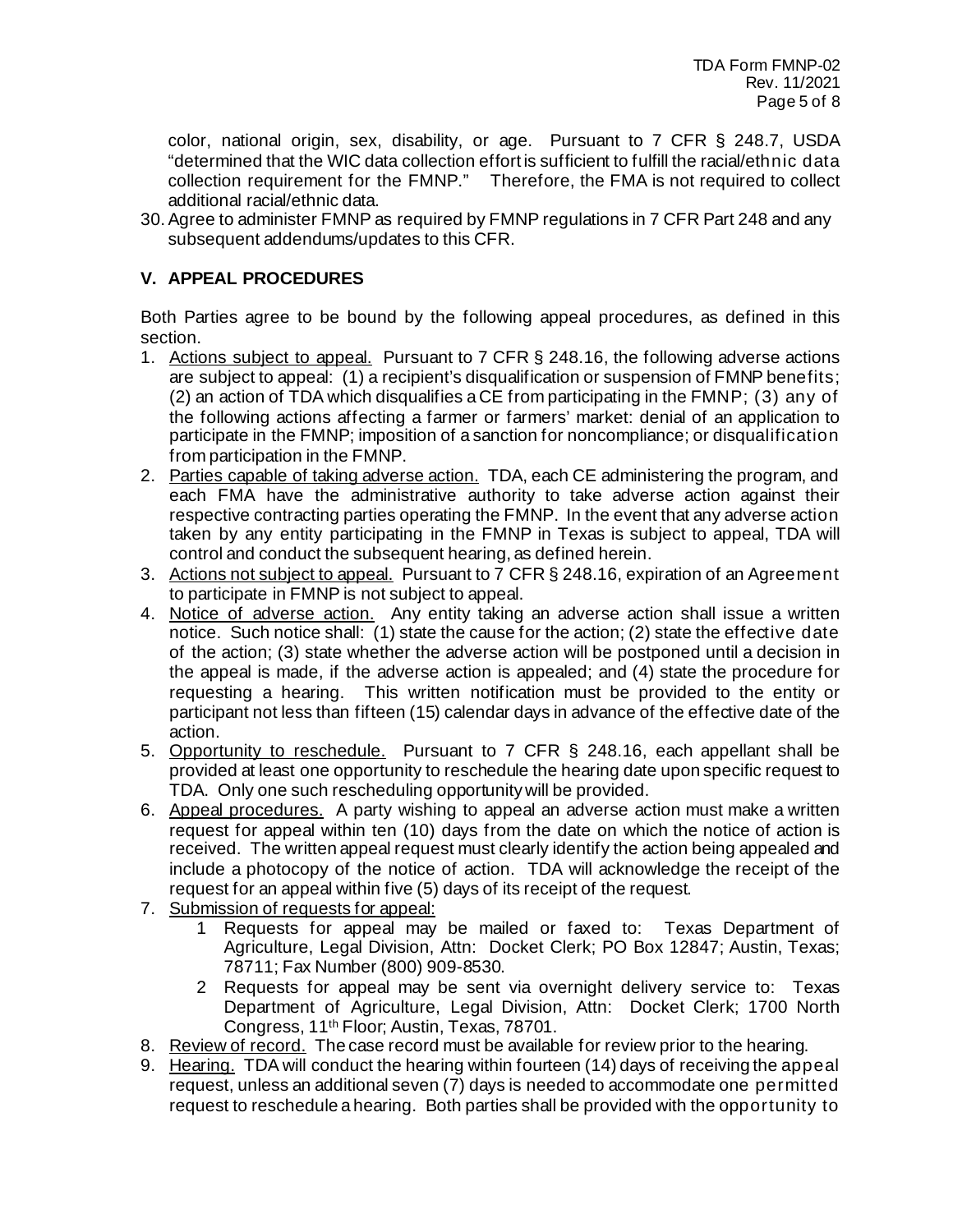confront and cross-examine adverse witnesses; the opportunity to be represented by counsel, or in the case of an appeal filed by a FMNP participant, by a representative designated by the participant, if desired.

- 10. Postponement pending decision. Pursuant to 7 CFR § 248.16(c), an adverse action may, at TDA's option, be postponed until a decision is rendered in the appeal.
- 11. Decision. An impartial decision maker will render a written determination on the outcome of the appeal, such decision being based solely on the evidence presented at the hearing and the statutory and regulatory provisions governing the FMNP. TDA shall issue a written determination on the outcome of the appeal to all parties no later than sixty (60) days from the date of receipt of the request for an appeal by TDA. The determination issued by TDA is the final administrative determination to be afforded to an appellant.

### **VI. CONFIDENTIAL INFORMATION OF APPLICANTS AND PARTICIPANTS**

Pursuant to 7 CFR § 246.26, any information about a participant in the WIC program which identifies a participant and/or a family member, is confidential, regardless of the original source and exclusive of previously applicable confidentiality provided in accordance with other federal, State or local law. **TDA expressly restricts the use and disclosure of confidential participant information ONLY to persons directly connected with the administration or enforcement of the FMNP whom TDA determines have a need to know the information for program purposes.** 

### **VII.ACKNOWLEDGMENTS AND CERTIFICATIONS**

The FMA acknowledges and certifies:

- 1. This Agreement allows inspection of the production site(s) of farmers participating in the FMNP through their association upon request of the CE or TDA.
- 2. An authorized agent of the FMA has received training on FMNP policies and procedures from CE, and has informed and trained farmers and employees on FMNP requirements, and the proper acceptance and processing of FMNP vouchers.
- 3. Annual payment of Texas franchise taxes is current, if the FMA is subject to the State of Texas franchise tax. A false statement regarding franchise tax status shall be treated as a material breach of this Agreement and may be grounds for termination of this Agreement at the option of CE. If franchise tax payments become delinquent during the Agreement term, payments under this Agreement will be held until the FMA's delinquent franchise tax is paid in full.
- 4. That neither it nor its principals are presently debarred, suspended, proposed for debarment, declared ineligible, or voluntarily excluded from participating in this Agreement by any federal department or agency or by the State of Texas. FMA shall immediately provide written notice to CE and TDA if at any time the FMA learns that this certification was erroneous when submitted or has become erroneous by reason of changed circumstances. FMA may rely upon a certification of a subcontractor that it is not debarred, suspended, ineligible, or voluntarily excluded from the covered contract, unless it knows or has reason to know that the certification is erroneous.

FMA also specifically asserts that it does not owe a single substantial debt or a number of outstanding debts to a federal or state agency. A false statement regarding the FMA's status will be treated as a material breach of this Agreement and may be grounds for termination of this Agreement at the option of TDA.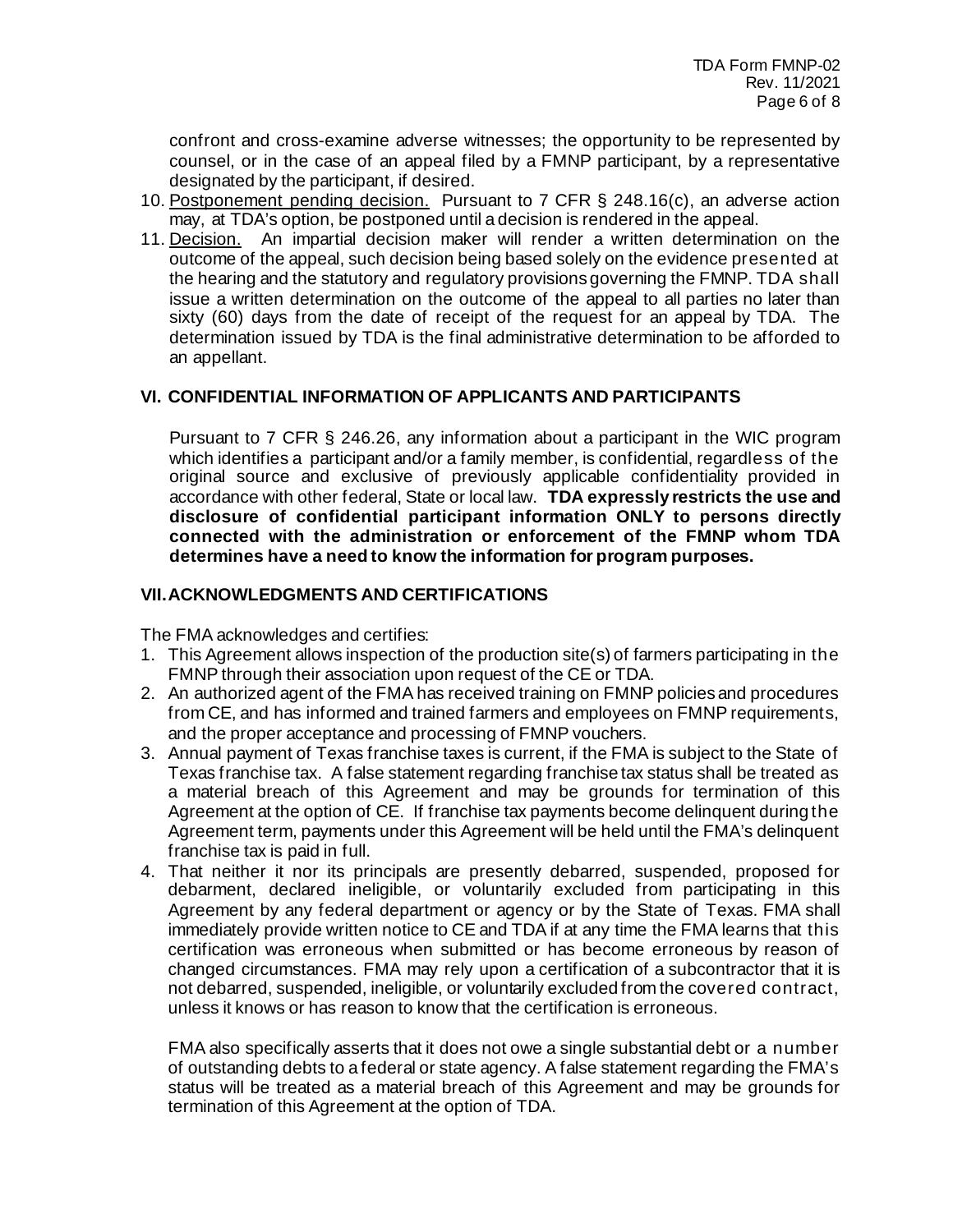- 5. Understanding of and compliance with the following:
	- a. No federal appropriated funds have been paid or will be paid, by or on behalf of the FMA, to any person for influencing or attempting to influence an officer or employee of any agency, a Member of Congress, an officer or employee of Congress, or an employee of a Member of Congress in connection with the awarding of any federal contract, the making of any federal grant, the making of any federal loan, the entering into of any cooperative agreement, and the extension, continuation, renewal, amendment, or modification of any federal contract, grant, loan, or cooperative agreement.
	- b. If any funds other than federal appropriated funds have been paid or will be paid to any person for influencing or attempting to influence an officer or employee of any agency, a Member of Congress, an officer or employee of a Member of Congress in connection with this federal contract, contract, grant, loan, or cooperative agreement, the FMA shall complete and submit Standard Form-LLL, "*Disclosure Form to Report Lobbying*," in accordance with its instructions.
	- c. The FMA shall require that the language of this certification be included in the award documents for all subawards at all tiers (including subcontracts, subgrants, and contracts under grants, loans, and cooperative agreements) and that all subrecipients shall certify and disclose accordingly.
	- d. CE understands that this certification is a material representation of fact upon which reliance was placed when this transaction was made or entered into. Submission of this certification is a prerequisite for making or entering into this transaction imposed by section 1352, title 31, U.S. Code. Any person who fails to file the required certification shall be subject to a civil penalty of not less than \$10,000 and not more than \$100,000 for each such failure.
- 6. Committing fraud or abuse of the FMNP may subject the FMA to criminal prosecution under applicable federal, state or local laws, in addition to sanctions imposed by the State.
- 7. The FMA's suspension or disqualification from any other Food and Nutrition Service Program may result in an automatic suspension or disqualification from the FMNP.
- 8. Compliance with drug-free workplace requirements in 2 CFR Part 421, which adopts the Government wide implementation (2 CFR Part 182) of sec. 5152-5158 of the Drug-Free Workplace Act of 1988 (Pub. L. 100-690, Title V, Subtitle D; 41 U.S.C. 701-707).
- 9. No conflict of interest with the state, contracting entity, or participating farmer exists as a result of the execution of this Agreement.
- 10.Authorized FMAs and farmers shall comply with the requirements of Title VI of the Civil Rights Act of 1964, Title IX of the Education Amendments of 1972, Section 504 of the Rehabilitation Act of 1973, the Age Discrimination Act of 1975, Department of Agriculture nondiscrimination regulations (7 CFR Parts 15, 15a and 15b), and FNS Instructions as outlined in 7 CFR § 248.7.
- 11. If the FMA or any farmer neglects or refuses to perform any of the conditions herein according to the terms specified herein, then the FMA and/or farmer so failing, neglecting, or refusing to do so shall forfeit and pay to CE as liquidated damages:
	- a. The full amount of the farmer's reimbursement from TDA for cash, unauthorized foods, or other items of value provided to recipients in lieu of authorized foods;
	- b. The difference between the face amount of the FMNP voucher and the selling price of the food provided when the farmer provides food priced less than the face value;